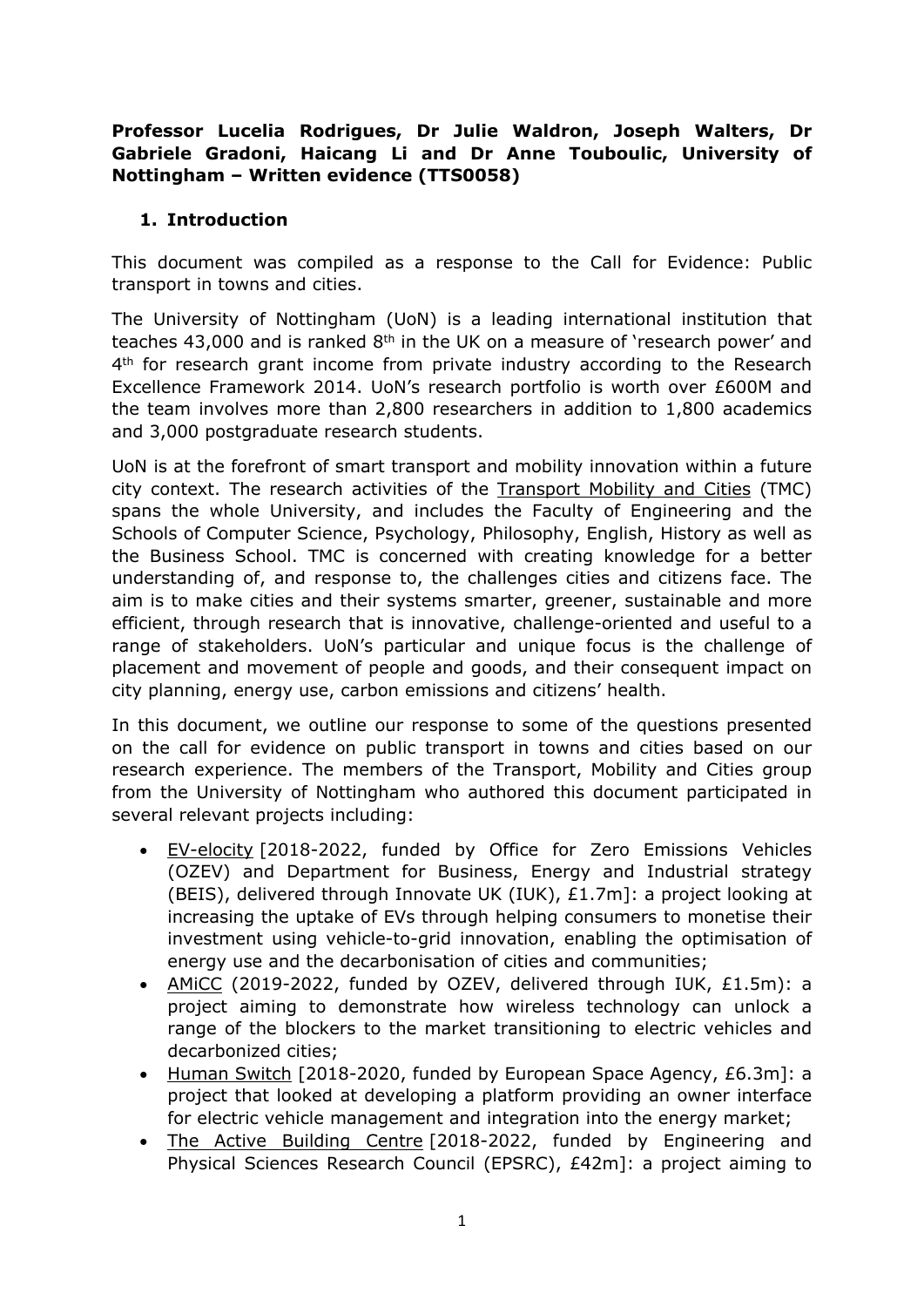transform the UK construction and energy sectors through the deployment of active buildings contributing to more efficient energy use and decarbonisation of communities;

- [Project](https://www.projectscene.uk/) [SCENe](https://www.projectscene.uk/) [2016-2018, funded by IUK and the Energy Research Accelerator, £8m]: project SCENe (Sustainable Community Energy Networks) at Nottingham's [Trent](https://www.projectscene.uk/trentbasin/) [Basin](https://www.projectscene.uk/trentbasin/) looked to accelerate the adoption of community energy systems, reducing costs and increasing efficient use of distributed renewables, ultimately reducing the overall carbon emissions from the energy system;
- [Project](https://www.projectsensible.eu/) [SENSIBLE](https://www.projectsensible.eu/) [2015-2018, funded by the European Horizon 2020 programme, £8.9m]: a Project exploring 'Storage Enabled Sustainable Energy for Buildings and Communities';
- [Creative](https://www.nottingham.ac.uk/creative-energy-homes/) [Energy](https://www.nottingham.ac.uk/creative-energy-homes/) [Homes](https://www.nottingham.ac.uk/creative-energy-homes/) [2000- current, various funders]: a research/educational 8-house showcase of innovative energy efficient solutions for sustainable homes and communities, including the integration of multi-vector energy generation, storage and deployment and the demonstration of V2X technology;
- [Smart](https://www.nottingham.ac.uk/research/groups/human-factors-research-group/research/smart-campus-smart-cities/index.aspx) [Campus](https://www.nottingham.ac.uk/research/groups/human-factors-research-group/research/smart-campus-smart-cities/index.aspx) [Initiative](https://www.nottingham.ac.uk/research/groups/human-factors-research-group/research/smart-campus-smart-cities/index.aspx) [2016- current, various funders]: various projects using our campuses to test, examine and evaluate smart concepts and systems, particularly in the energy and mobility domains;
- [Smart](https://www.smartnottingham.co.uk/) [Nottingham](https://www.smartnottingham.co.uk/) [2018- current, various funders]: Nottingham's SMART City programme;
- [Project](https://rise-6g.eu/) [RISE-6G](https://rise-6g.eu/) [\[EU](https://rise-6g.eu/) [H2020](https://rise-6g.eu/) [ICT52](https://rise-6g.eu/) [RIA\]:](https://rise-6g.eu/) Innovative solutions that capitalize on the latest advances in the emerging technology of Reconfigurable Intelligent Surfaces (RISs), enabling the concept of the wireless environment as a service
- [CoDRIVE](https://business.esa.int/projects/codrive) [2020]: Delivering High Accuracy, Ubiquitous Positioning Through Combined Radio Navigation and Inertial Sensing Technologies

The answers were given to be best of our knowledge.

# **2. Public Transport Demand**

What are the current and anticipated levels of public transport demand and capacity in towns and cities in England?

What influences public transport travel patterns?

How does the choice of public transport vary across different demographic groups?

We have little to add here other than the obvious change we all observed in travel patterns since the start of the COVID-19 pandemic (we looked at [Official](https://www.gov.uk/government/statistics/transport-use-during-the-coronavirus-covid-19-pandemic) [Statistics:](https://www.gov.uk/government/statistics/transport-use-during-the-coronavirus-covid-19-pandemic) [Transport](https://www.gov.uk/government/statistics/transport-use-during-the-coronavirus-covid-19-pandemic) [use](https://www.gov.uk/government/statistics/transport-use-during-the-coronavirus-covid-19-pandemic) [during](https://www.gov.uk/government/statistics/transport-use-during-the-coronavirus-covid-19-pandemic) [the](https://www.gov.uk/government/statistics/transport-use-during-the-coronavirus-covid-19-pandemic) [coronavirus](https://www.gov.uk/government/statistics/transport-use-during-the-coronavirus-covid-19-pandemic) [\(COVID-19\)](https://www.gov.uk/government/statistics/transport-use-during-the-coronavirus-covid-19-pandemic) [pandemic](https://www.gov.uk/government/statistics/transport-use-during-the-coronavirus-covid-19-pandemic), [Transport](https://assets.publishing.service.gov.uk/government/uploads/system/uploads/attachment_data/file/870647/tsgb-2019.pdf) [Statistics](https://assets.publishing.service.gov.uk/government/uploads/system/uploads/attachment_data/file/870647/tsgb-2019.pdf) [Great](https://assets.publishing.service.gov.uk/government/uploads/system/uploads/attachment_data/file/870647/tsgb-2019.pdf) [Britain](https://assets.publishing.service.gov.uk/government/uploads/system/uploads/attachment_data/file/870647/tsgb-2019.pdf) [2019](https://assets.publishing.service.gov.uk/government/uploads/system/uploads/attachment_data/file/870647/tsgb-2019.pdf) and [Statistical](https://www.gov.uk/government/statistical-data-sets/ad-hoc-national-travel-survey-analysis) [data](https://www.gov.uk/government/statistical-data-sets/ad-hoc-national-travel-survey-analysis) [set:](https://www.gov.uk/government/statistical-data-sets/ad-hoc-national-travel-survey-analysis) [Ad-hoc](https://www.gov.uk/government/statistical-data-sets/ad-hoc-national-travel-survey-analysis) [National](https://www.gov.uk/government/statistical-data-sets/ad-hoc-national-travel-survey-analysis) [Travel](https://www.gov.uk/government/statistical-data-sets/ad-hoc-national-travel-survey-analysis) [Survey](https://www.gov.uk/government/statistical-data-sets/ad-hoc-national-travel-survey-analysis) [analysis\)](https://www.gov.uk/government/statistical-data-sets/ad-hoc-national-travel-survey-analysis).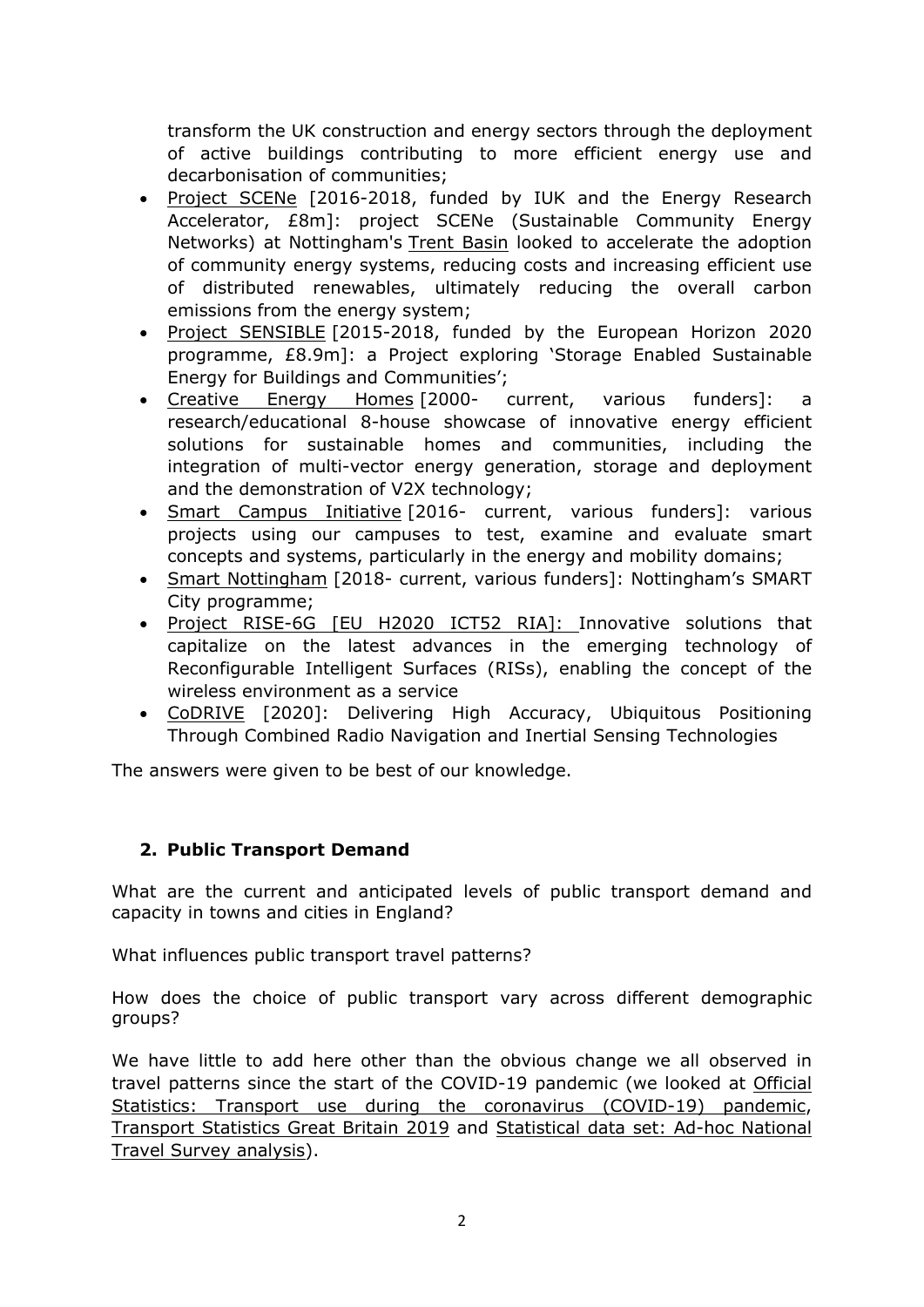These changes have highlighted the importance of trips for food sourcing. Therefore, we suggest there is a need to connect policy agendas on the realms of food poverty, public transport and sustainability so systematic solutions that address the complete supply chain are found. This is particularly important in relation to urban food deserts, which reduce the access of low-income households to healthy food and increases the need to travel. The identification of such areas should allow policy makers and local authorities to rethink planning in order to provide better public transport connectivity and better support to ensure these households have access to local whole and fresh food. This will also have a positive impact on health outcomes.

### *Our publications in the field*

Touboulic, A. , McCarthy, L., Matthews, L. (2020), "Re-imagining supply chain challenges through critical engaged research", *Journal of Supply Chain Management: a global review of purchasing and supply*, Vol.56(2), 36-51.

Touboulic, A.; Matthews, L.; Marques, L. (2018), "On the road to carbon reduction in a food supply network: A complex adaptive systems perspective", *Supply Chain Management: An International Journal*, Vol.23 (4), pp. 313-335.

Touboulic, A. & Walker, H, (2016), "A relational, transformative and engaged approach to sustainable supply chain management: The potential of action research.", *Human Relations*, Vol.69(2), 301-343.

### **3. Public Transport Patterns**

How might public transport travel patterns shift in the next 10 years?

What impact could digitalisation and the COVID-19 pandemic have on travel patterns in the long term?

We believe some changes in travel patterns that have occurred as a result of the COVID-19 pandemic will remain. For example, remote working has become a reality quickly and has reasons to stay at least in part – currently most places of work have adopted a hybrid mode (part remote part in person). Similarly, the need to shop online has forced many new consumers into a world that was alien to them but is now familiar.

We expect public transport travel patterns to continue to change in the next decade due to several reasons, such as technology developments (e.g., integration of micro mobility, autonomous vehicles, last-mile delivery vehicles), economic activities (e.g., remote working or delivery of goods), or unexpected events such as pandemics. Therefore, developing systems that can continually refine the predictions of travel based on observed behaviour will be strategically essential to add resilience to a system that will be highly exposed to changes.

The use of big data and online machine learning to allow refining predictions of vehicles' behaviour could support estimating information such as: transport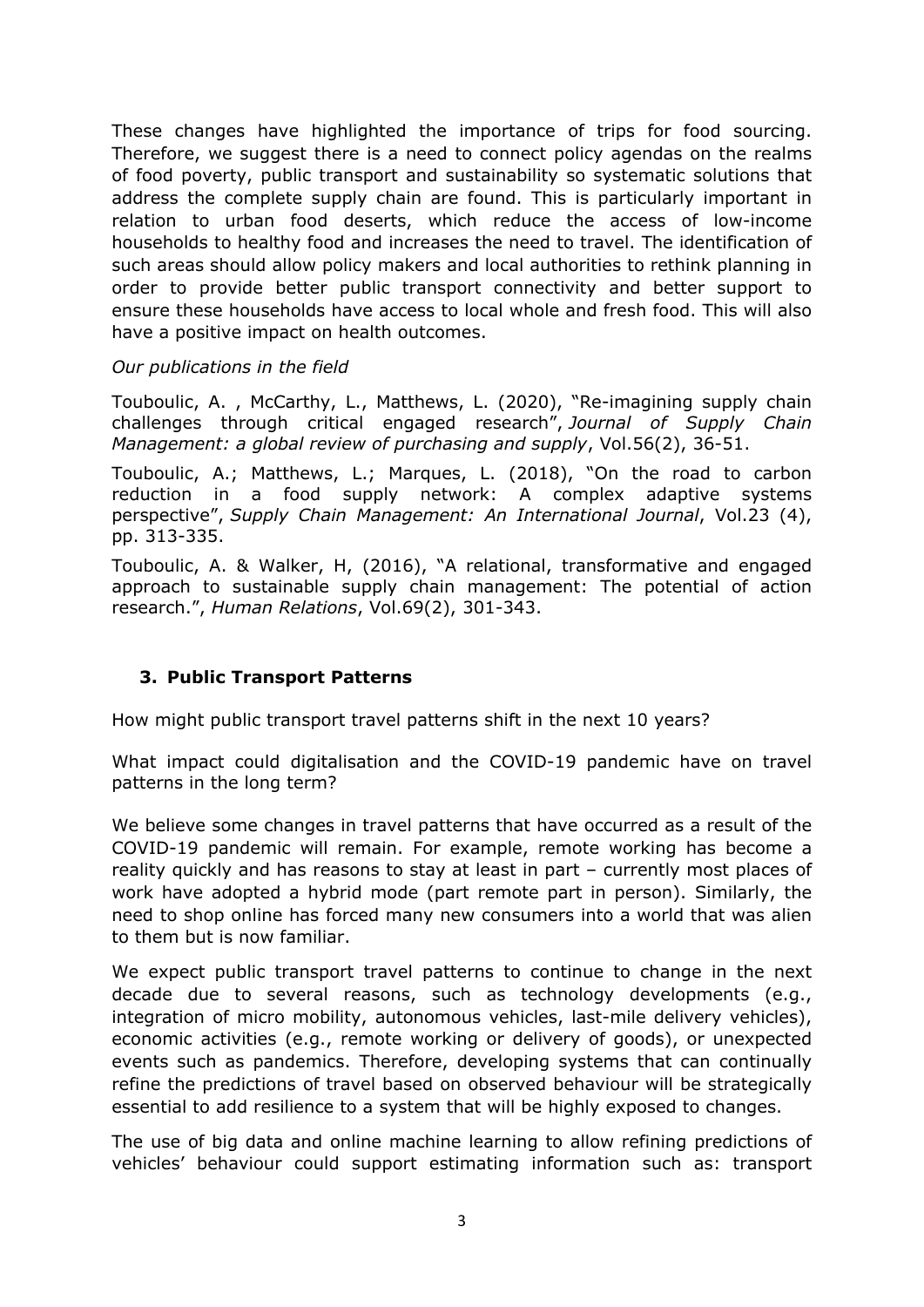demand, vehicles location, electric vehicles battery state of charge (to store energy from renewable sources), electric vehicles capacity to share energy with the grid (Vehicle-to-X), transport carbon emissions, among others. In simple terms, we can design algorithms that take all these data and give us answers in return, such as where to invest in infrastructure to get the best return, how to manage energy demand and use in order to reduce our carbon emissions, etc.

Intelligent traffic systems (ITS) refers to the use of information and communication technologies to make mobility safer, more efficient and more sustainable. ITS enables rapid reporting of issues such as traffic jams and accidents and collects data such as vehicles journeys and user requirements through digital signal processing technology, and is therefore an essential part of our mobility future. Smart surface radio environments will enable ITS connectivity by providing the wireless infrastructure to create stable signals with extended coverage.

It is estimated that the electrification of the transport system will add pressure to the energy grid. Therefore, data integration using Machine Learning to understand and predict vehicles usage, location, energy required for the next journeys and storage capacity of the electric vehicles' batteries will be needed to balance the energy and transport systems and to allow the optimisation of the carbon emissions of the entire system.

Finally, we have also observed a change in what users look for in properties. Since the pandemic, the location of properties has in many cases become less important than other items that impact on quality of life, such as access to green spaces. We have started to experience an exodus of people from city and town centres to rural areas. in longer, less-frequent commutes from rural areas to towns and cities, which in turn require more flexible rural-urban public transport services.

#### *Our publications in the field*

TUBELO R., NAGHIYEV E., GILLOTT M., RODRIGUES L., SHIPMAN R., 2022. [Assessing](https://link.springer.com/chapter/10.1007%2F978-981-16-6269-0_4) [the](https://link.springer.com/chapter/10.1007%2F978-981-16-6269-0_4) [Impact](https://link.springer.com/chapter/10.1007%2F978-981-16-6269-0_4) [of](https://link.springer.com/chapter/10.1007%2F978-981-16-6269-0_4) [Lockdown](https://link.springer.com/chapter/10.1007%2F978-981-16-6269-0_4) [Due](https://link.springer.com/chapter/10.1007%2F978-981-16-6269-0_4) [to](https://link.springer.com/chapter/10.1007%2F978-981-16-6269-0_4) [COVID-19](https://link.springer.com/chapter/10.1007%2F978-981-16-6269-0_4) [on](https://link.springer.com/chapter/10.1007%2F978-981-16-6269-0_4) [the](https://link.springer.com/chapter/10.1007%2F978-981-16-6269-0_4) [Electricity](https://link.springer.com/chapter/10.1007%2F978-981-16-6269-0_4) [Consumption](https://link.springer.com/chapter/10.1007%2F978-981-16-6269-0_4) [of](https://link.springer.com/chapter/10.1007%2F978-981-16-6269-0_4) [a](https://link.springer.com/chapter/10.1007%2F978-981-16-6269-0_4) [Housing](https://link.springer.com/chapter/10.1007%2F978-981-16-6269-0_4) [Development](https://link.springer.com/chapter/10.1007%2F978-981-16-6269-0_4) [in](https://link.springer.com/chapter/10.1007%2F978-981-16-6269-0_4) [the](https://link.springer.com/chapter/10.1007%2F978-981-16-6269-0_4) [UK.](https://link.springer.com/chapter/10.1007%2F978-981-16-6269-0_4) In: Littlewood J.R., Howlett R.J., Jain L.C. (eds) Sustainability in Energy and Buildings 2021. Smart Innovation, Systems and Technologies, vol 263. Springer, Singapore. [https://doi.org/10.1007/978-981-16-6269-0\\_4](https://doi.org/10.1007/978-981-16-6269-0_4)

Shipman, R., Roberts, R., Waldron, J., Naylor, S., Pinchin, J., Rodrigues, L., & Gillott, M. (2021). "*[We](https://www.sciencedirect.com/science/article/abs/pii/S0360544221000621?via%3Dihub) [got](https://www.sciencedirect.com/science/article/abs/pii/S0360544221000621?via%3Dihub) [the](https://www.sciencedirect.com/science/article/abs/pii/S0360544221000621?via%3Dihub) [power:](https://www.sciencedirect.com/science/article/abs/pii/S0360544221000621?via%3Dihub) [Predicting](https://www.sciencedirect.com/science/article/abs/pii/S0360544221000621?via%3Dihub) [available](https://www.sciencedirect.com/science/article/abs/pii/S0360544221000621?via%3Dihub) [capacity](https://www.sciencedirect.com/science/article/abs/pii/S0360544221000621?via%3Dihub) [for](https://www.sciencedirect.com/science/article/abs/pii/S0360544221000621?via%3Dihub) [vehicle](https://www.sciencedirect.com/science/article/abs/pii/S0360544221000621?via%3Dihub)[to-grid](https://www.sciencedirect.com/science/article/abs/pii/S0360544221000621?via%3Dihub) [services](https://www.sciencedirect.com/science/article/abs/pii/S0360544221000621?via%3Dihub) [using](https://www.sciencedirect.com/science/article/abs/pii/S0360544221000621?via%3Dihub) [a](https://www.sciencedirect.com/science/article/abs/pii/S0360544221000621?via%3Dihub) [deep](https://www.sciencedirect.com/science/article/abs/pii/S0360544221000621?via%3Dihub) [recurrent](https://www.sciencedirect.com/science/article/abs/pii/S0360544221000621?via%3Dihub) [neural](https://www.sciencedirect.com/science/article/abs/pii/S0360544221000621?via%3Dihub) [network](https://www.sciencedirect.com/science/article/abs/pii/S0360544221000621?via%3Dihub)*". Energy, 221, <https://doi.org/10.1016/j.energy.2021.119813>

Shipman, R., Naylor, S., Pinchin, J., Gough, R., & Gillott, M. (2019). "*[Learning](https://energyinformatics.springeropen.com/articles/10.1186/s42162-019-0102-2) [capacity:](https://energyinformatics.springeropen.com/articles/10.1186/s42162-019-0102-2) [predicting](https://energyinformatics.springeropen.com/articles/10.1186/s42162-019-0102-2) [user](https://energyinformatics.springeropen.com/articles/10.1186/s42162-019-0102-2) [decisions](https://energyinformatics.springeropen.com/articles/10.1186/s42162-019-0102-2) [for](https://energyinformatics.springeropen.com/articles/10.1186/s42162-019-0102-2) [vehicle-to-grid](https://energyinformatics.springeropen.com/articles/10.1186/s42162-019-0102-2) [services](https://energyinformatics.springeropen.com/articles/10.1186/s42162-019-0102-2)*". Energy Informatics, 2(1)

Shipman, R., Roberts, R., Waldron, J., Rimmer, C., Rodrigues, L., & Gillott, M. (2021). "*[Online](https://www.mdpi.com/1996-1073/14/21/7176) [Machine](https://www.mdpi.com/1996-1073/14/21/7176) [learning](https://www.mdpi.com/1996-1073/14/21/7176) [of](https://www.mdpi.com/1996-1073/14/21/7176) [Available](https://www.mdpi.com/1996-1073/14/21/7176) [Capacity](https://www.mdpi.com/1996-1073/14/21/7176) [for](https://www.mdpi.com/1996-1073/14/21/7176) [Vehicle-to-Grid](https://www.mdpi.com/1996-1073/14/21/7176) [Services](https://www.mdpi.com/1996-1073/14/21/7176) [during](https://www.mdpi.com/1996-1073/14/21/7176) [the](https://www.mdpi.com/1996-1073/14/21/7176) [Coronavirus](https://www.mdpi.com/1996-1073/14/21/7176) [Pandemic](https://www.mdpi.com/1996-1073/14/21/7176)*". Energies, 14(21), https://doi.org/10.3390/en14217176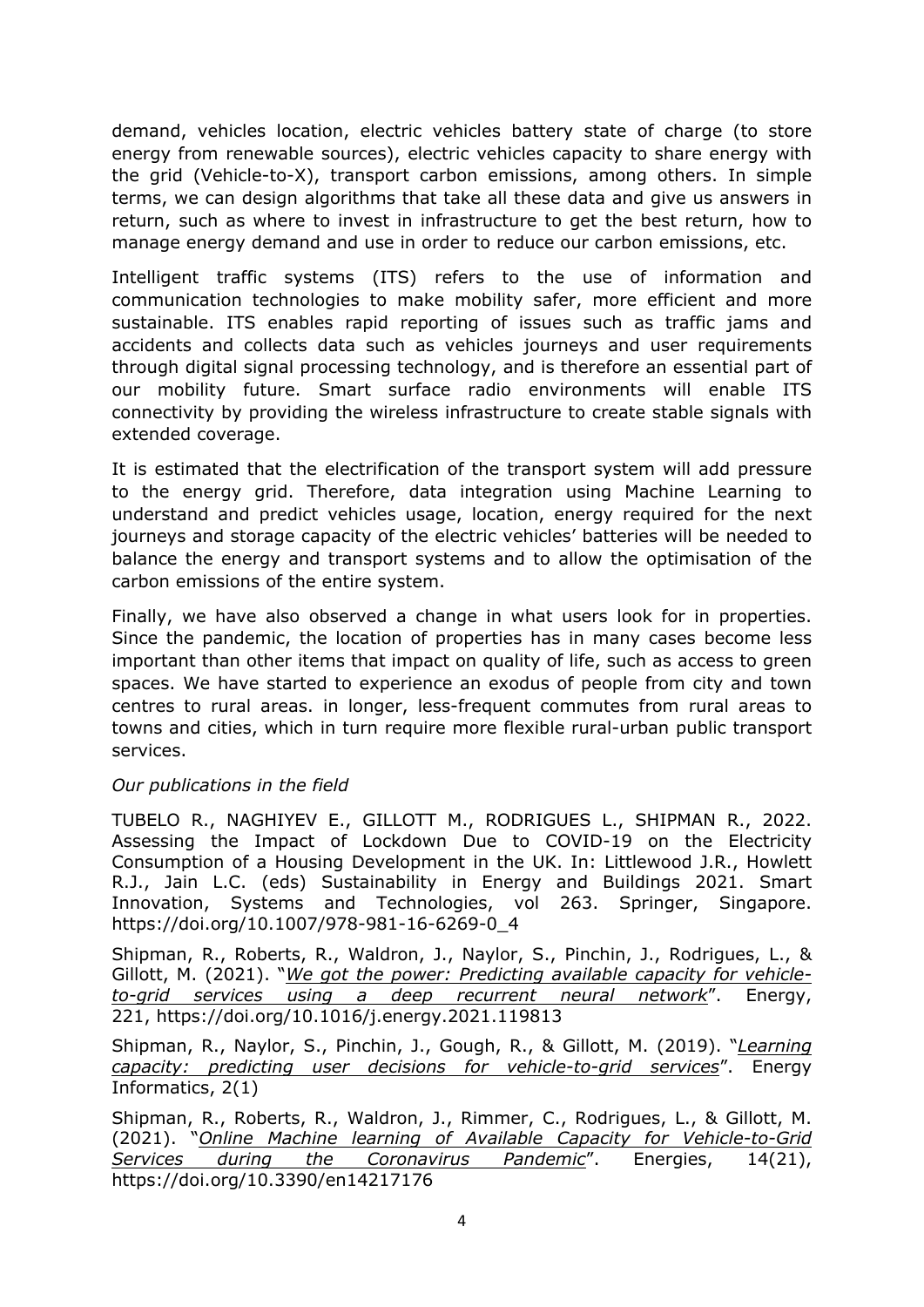Gradoni, Gabriele, et al. "Smart Radio Environments." arXiv preprint arXiv:2111.08676 (2021).

E. C. Strinati et al., "Wireless Environment as a Service Enabled by Reconfigurable Intelligent Surfaces: The RISE-6G Perspective," 2021 Joint European Conference on Networks and Communications & 6G Summit (EuCNC/6G Summit), 2021, pp. 562-567, doi: 10.1109/EuCNC/6GSummit51104.2021.9482474.

## **4. Transport Nodes**

What can be done to improve connectivity across public transport modes?

How could better integration be delivered in urban areas outside London?

Multimodal transport is key to enable us to deliver a better connected, sustainable future. The seamless integration of modes should enable cleaner, more sustainable journeys without loss of service or comfort. Apps in personal devices should offer a range of options that include trains, buses, trams, tube, cycling on public bikes, car clubs, micro electric mobility such as scooters, perhaps even car sharing, and these should come with the carbon (and why not health) footprint of each choice. Informing decision making in real time is the single most powerful to change our transport system.

Vehicular network including vehicle-to-vehicle (V2V) communication, vehicle-toinfrastructure (V2I) communication and vehicle-to-anything (V2X) communication is a key approach to improve connectivity across public transport modes as these can implement information sharing of vehicles within the network and help to build up traffic management protocol in specific areas of cities. V2X communications capabilities are critical to supporting Demand Responsive Transport (DRT) and Mobility as a Service (MaaS) digital transport service platforms.

In our experience, the usage of global navigation satellite systems, terrestrial network (5G, LTE, Wifi) and multisensors such as IMU (inertial measurement unit) and LiDAR can improve the localization for V2X connectivity and traffic control significantly (see CoDRIVE).

In order to get better integration and improve the safety levels and efficiency, traffic management protocols are necessary. According to the road traffic accidents data, roundabouts and junctions are considered as the place where accidents usually occur. A safe and reliable spatio-temporal ITS management algorithm for roundabout and road intersections has been designed by us, which can control the traffic flow safely and efficiently within roundabout and crossroad scenarios.

#### *Our publications in the field*

H. Li and R. Tiwari, "Safe and Reliable Spatio-temporal Model for Roundabouts and Road Intersections using Vehicular Communication System," 2018 16th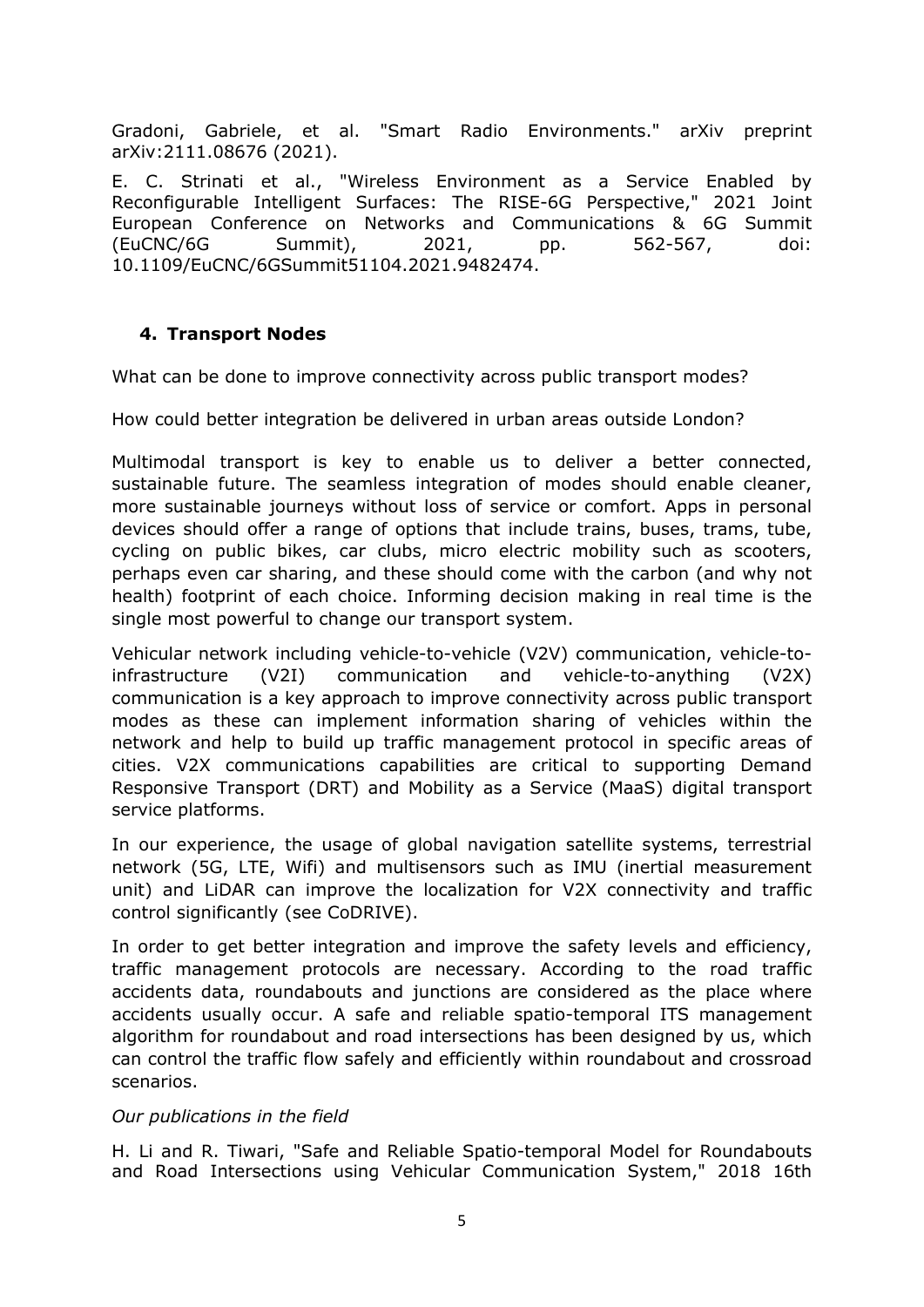International Conference on Intelligent Transportation Systems Telecommunications (ITST), 2018, pp. 1-7, doi: 10.1109/ITST.2018.8566865

Lakatos, A.; Tóth, J.; Mándoki, P. Demand Responsive Transport Service of 'Dead-End Villages' in Interurban Traffic. Sustainability 2020, 12, 3820.

Dianin, A.; Ravazzoli, E.; Hauger, G. Implications of Autonomous Vehicles for Accessibility and Transport Equity: A Framework Based on Literature. Sustainability 2021, 13, 4448.

Enoch, M. Mobility as a Service (MaaS) in the UK: Change and Its Implications; Government Office for Science: London, UK, 2018.

Roberts, S.; Meng, X.; Xu, C.; Wang, X.; Cui, Y.; Ye, G.; Bonenberg, L. CoDRIVE – Delivering High Accuracy, Ubiquitous Positioning Through Combined Radio Navigation and Inertial Sensing Technologies. Preprints 2020, 2020090037 (doi: 10.20944/preprints202009.0037.v2).

## **5. Innovation**

What are the likely areas of innovation in urban public transport over the next 10 years?

How should public policy be shaped considering both incremental and transformational innovations?

How could data help transport services meet consumer demand?

The likely areas of innovation in transport over the next 10 years are:

- New and established micromobility services, particularly electric vehicles;
- Shared mobility and the increase use of pool cars and car clubs;
- Connected and autonomous vehicles for transport of goods and people;
- Innovative charging technology such as wireless charging;
- Improved and greener vehicle technology;
- Using vehicles' batteries as energy storage through bidirectional charging;
- Modelling and forecasting through machine learning, informed through historical and live data;
- Real time data informing multimodal journeys.

We discussed the use of data in detail above. However, worth highlighting that data can allow us to get a full understanding of our transport systems and current pain points, and be used for forecasting outcomes (eg more efficient, or more financially viable, or greener) to inform decision making with regards to investment strategies. Modelling and prediction through machine learning to address complex multifaceted problems are a key innovation that can shape the future of transport.

Urban charging infrastructure for public transport is an area where changes will occur not only to the vehicles but also to the cities' infrastructure, energy provision and data management. For instance, Wireless Electric Vehicle Charging (e.g. [Project](https://www.projectamicc.com/news/a-state-of-art-of-wireless-electric-vehicle-charging-wevc/) [AMiCC\)](https://www.projectamicc.com/news/a-state-of-art-of-wireless-electric-vehicle-charging-wevc/) represents an opportunity for short dwell and high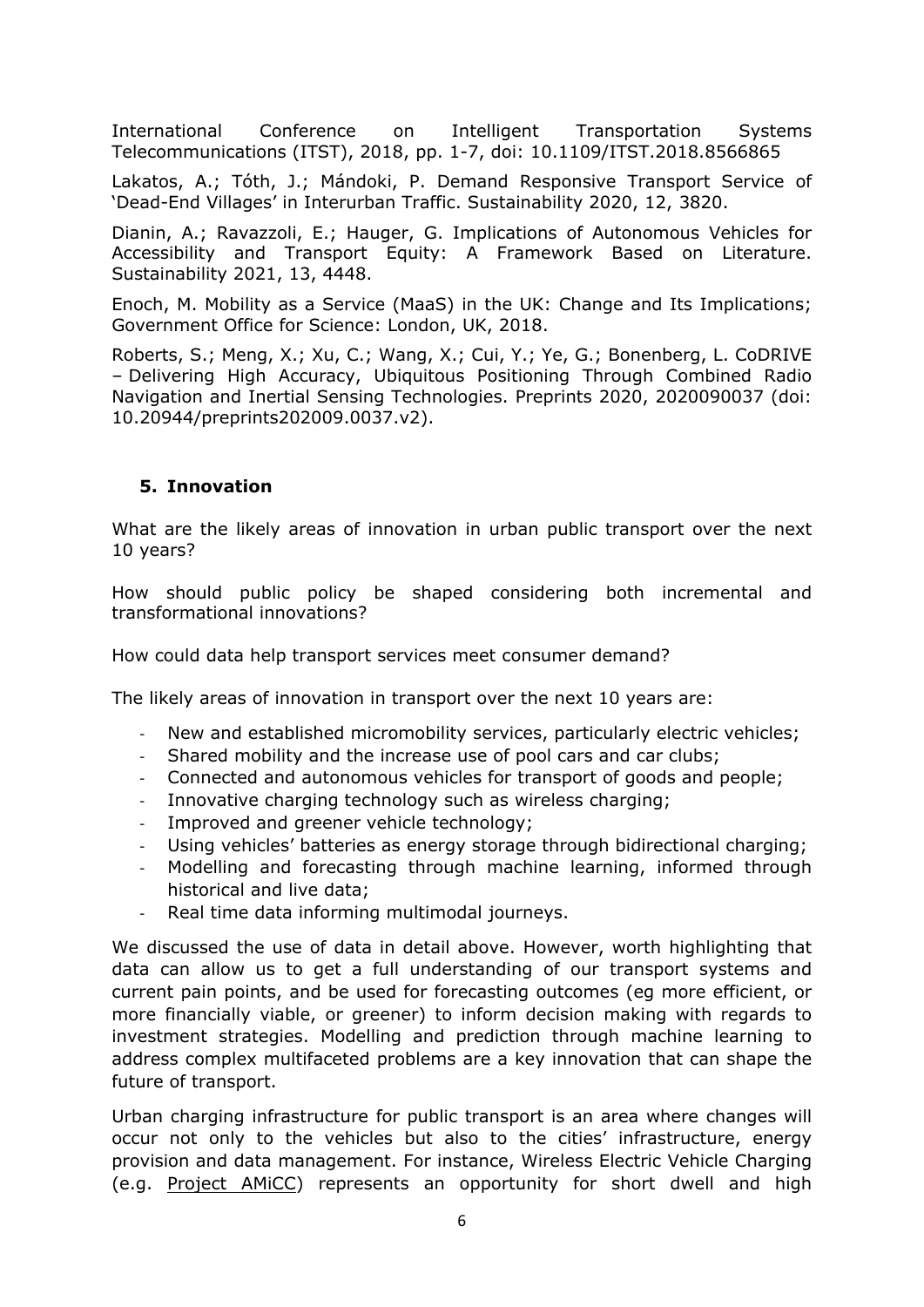utilisation vehicles and disabled users of electric vehicles to do the transition to electric mobility. This technology works as static wireless charging where the vehicles need to be parking over a pad to get charged. This system can be integrated to taxi fleets by being installed at taxi parking bays, or in 24/7 fleet by identifying the areas of the city where the vehicles are usually parking. Shared charging infrastructure between institution is also likely to be a part of our transport future to maximise investment.

Other area of innovation is using the electric vehicles' (EVs) batteries to store energy and send it back to the grid using Vehicle-to-Grid (V2G), Vehicle-to-Building (V2B) or Vehicle-to-anything (V2X). This technology has been demonstrated on buses and large fleets (e.g., [EV-elocity](https://www.ev-elocity.com/)) finding that aggregating EVs storage capacity can contribute to reduce carbon emissions from the energy grid and transport.

Public policies will need to aim high but be implemented incrementally. For example, consider a future when all public transport is carbon neutral and set up time-appropriate targets towards reaching that goal by 2050. Support cities and towns centres for people not vehicles, establishing steps to get to that goal but not forgetting inclusivity. Determine the need to establish corelations between the need for transport and the distribution of goods, such as food.

### *Our publications in the field*

Waldron, J., Rodrigues, L., Gillott, M., Naylor, S., & Shipman, R. (2020). "*[Decarbonising](https://ruc.udc.es/dspace/handle/2183/26695) [our](https://ruc.udc.es/dspace/handle/2183/26695) [transport](https://ruc.udc.es/dspace/handle/2183/26695) [system:](https://ruc.udc.es/dspace/handle/2183/26695) [Vehicle](https://ruc.udc.es/dspace/handle/2183/26695) [use](https://ruc.udc.es/dspace/handle/2183/26695) [behaviour](https://ruc.udc.es/dspace/handle/2183/26695) [analysis](https://ruc.udc.es/dspace/handle/2183/26695) [to](https://ruc.udc.es/dspace/handle/2183/26695) [assess](https://ruc.udc.es/dspace/handle/2183/26695) [the](https://ruc.udc.es/dspace/handle/2183/26695) [potential](https://ruc.udc.es/dspace/handle/2183/26695) [of](https://ruc.udc.es/dspace/handle/2183/26695) [transitioning](https://ruc.udc.es/dspace/handle/2183/26695) [to](https://ruc.udc.es/dspace/handle/2183/26695) [electric](https://ruc.udc.es/dspace/handle/2183/26695) [mobility](https://ruc.udc.es/dspace/handle/2183/26695)*". In J. Rodríguez Álvarez, & J. C. Soares Gonçalves (Eds.), Planning Post Carbon Cities: 35th PLEA Conference on Passive and Low Energy Architecture, A Coruña, 1st-3rd September 2020: Proceedings., (689-694). <https://doi.org/10.17979/spudc.9788497497947>

Shipman, R., Waldron, J., Naylor, S., Pinchin, J., Rodrigues, L., & Gillott, M. (2020). *[Where](https://www.mdpi.com/1996-1073/13/8/1933) [Will](https://www.mdpi.com/1996-1073/13/8/1933) [You](https://www.mdpi.com/1996-1073/13/8/1933) [Park?](https://www.mdpi.com/1996-1073/13/8/1933) [Predicting](https://www.mdpi.com/1996-1073/13/8/1933) [Vehicle](https://www.mdpi.com/1996-1073/13/8/1933) [Locations](https://www.mdpi.com/1996-1073/13/8/1933) [for](https://www.mdpi.com/1996-1073/13/8/1933) [Vehicle-to-Grid](https://www.mdpi.com/1996-1073/13/8/1933)*. Energies, 13(8), <https://doi.org/10.3390/en13081933>

### **6. Local Power**

Are local authorities well equipped with appropriate funding and powers to deliver high-quality public transport services?

Would further devolution of transport policy contribute to better outcomes?

Local authority planners display generally positive attitudes towards emerging transport technologies but do not have the capacity to effectively implement them. Better education/understanding is needed to support the implementation of innovation, such as connected and autonomous vehicles, as these technologies can contribute to high-quality public transport services.

Local authorities in rural areas are not yet well equipped with funding and power to deliver high-quality transport services. Rural communities require support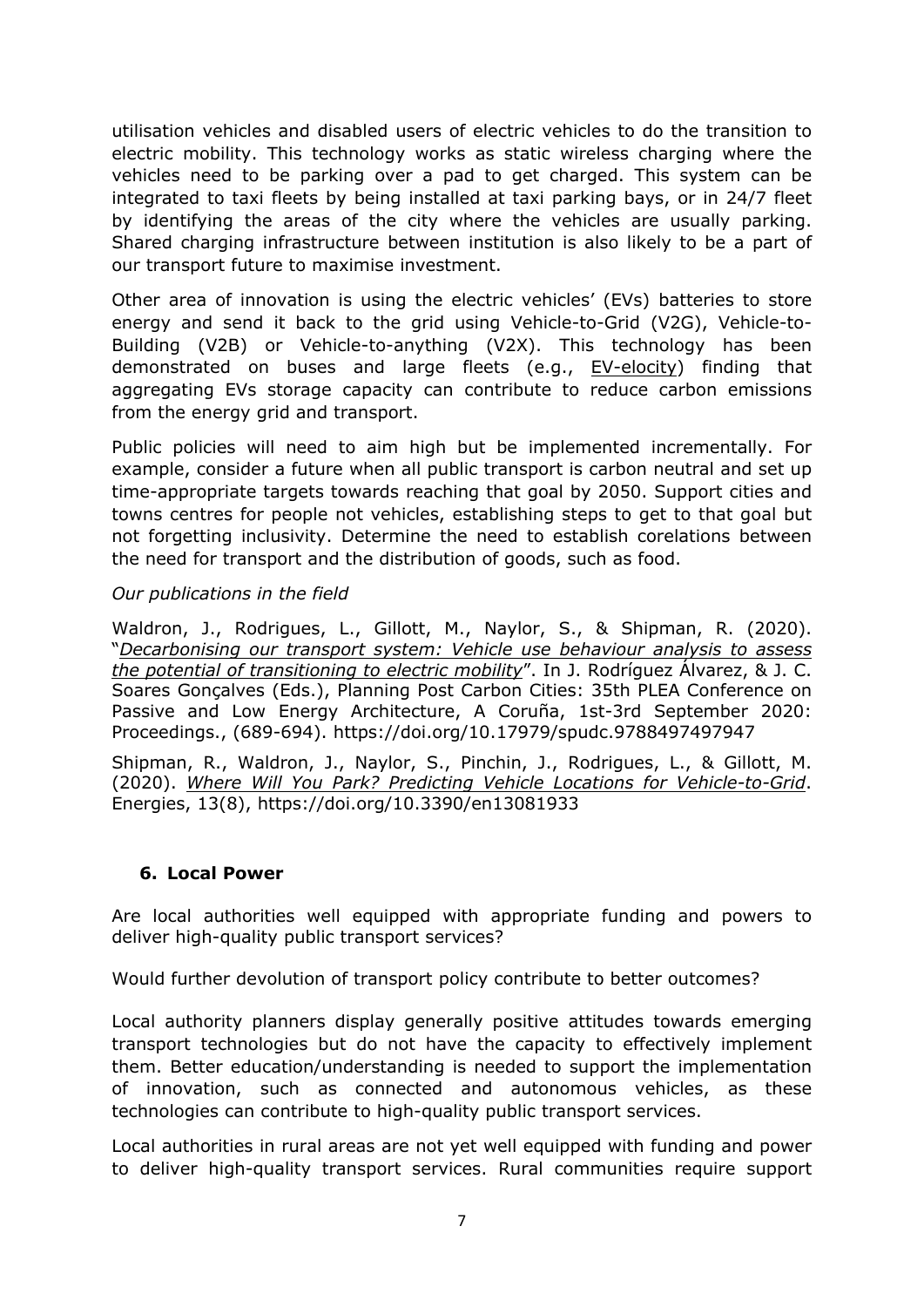from urban local authorities for better public transport to connect communities through urban and rural transport hubs. These need to deliver for a range or communities in order to make financial sense.

Local authorities need more opportunities to engage with industry and academic institutions to develop understanding and implementation strategies for future transport systems. The importance of data was discussed above; academic institutions can turn data into answers that can help decision making. Funding that enables research and development in the area with engagement of policy makers is needed.

Consider a future integrated public transport strategy supported by digital applications where multimodal is the majority of the trips. Provide a range of options including micro and shared mobility.

In many cases one local authority alone cannot justify the investment in a major hub or on innovative mobility. Further devolutions could support urban-rural integrated public transport services resulting in better connected communities.

### *Our publications in the field*

Walters, J.G.; Marsh, S.; Rodrigues, L. Planning Perspectives on Rural Connected, Autonomous and Electric Vehicle Implementation. Sustainability 2022, 14, 1477. https://doi.org/10.3390/su14031477

Hammarsten, A.; Ohlsson, E. Future Technology in Public Transportation—A Qualitative Study Based on Public Transportation Authorities Attitudes; University of Boras: Boras, Sweden, 2019.

### **7. Policy Coordination**

Could better policy coordination across government departments, and between central and local government, improve public transport outcomes?

If so, how can this be achieved?

Yes is the simple answer. For example, investment in active mobility modes can be justified by better health outcomes. Batteries in electric vehicles can help support the energy grid. Life data streaming can provide more efficient decision making for every trip. Higher density neighbourhood can attract local services reducing the need to travel.

How to achieve this is a difficult question to answer. Perhaps the use of data and machine learning can help to start bringing together the various needs of each department and start to address the complex questions above. Enabling and supporting multi-disciplinary research is essential.

### *Our publications in the field*

Walters, J.G.; Marsh, S.; Rodrigues, L. Planning Perspectives on Rural Connected, Autonomous and Electric Vehicle Implementation. Sustainability 2022, 14, 1477. https://doi.org/10.3390/su14031477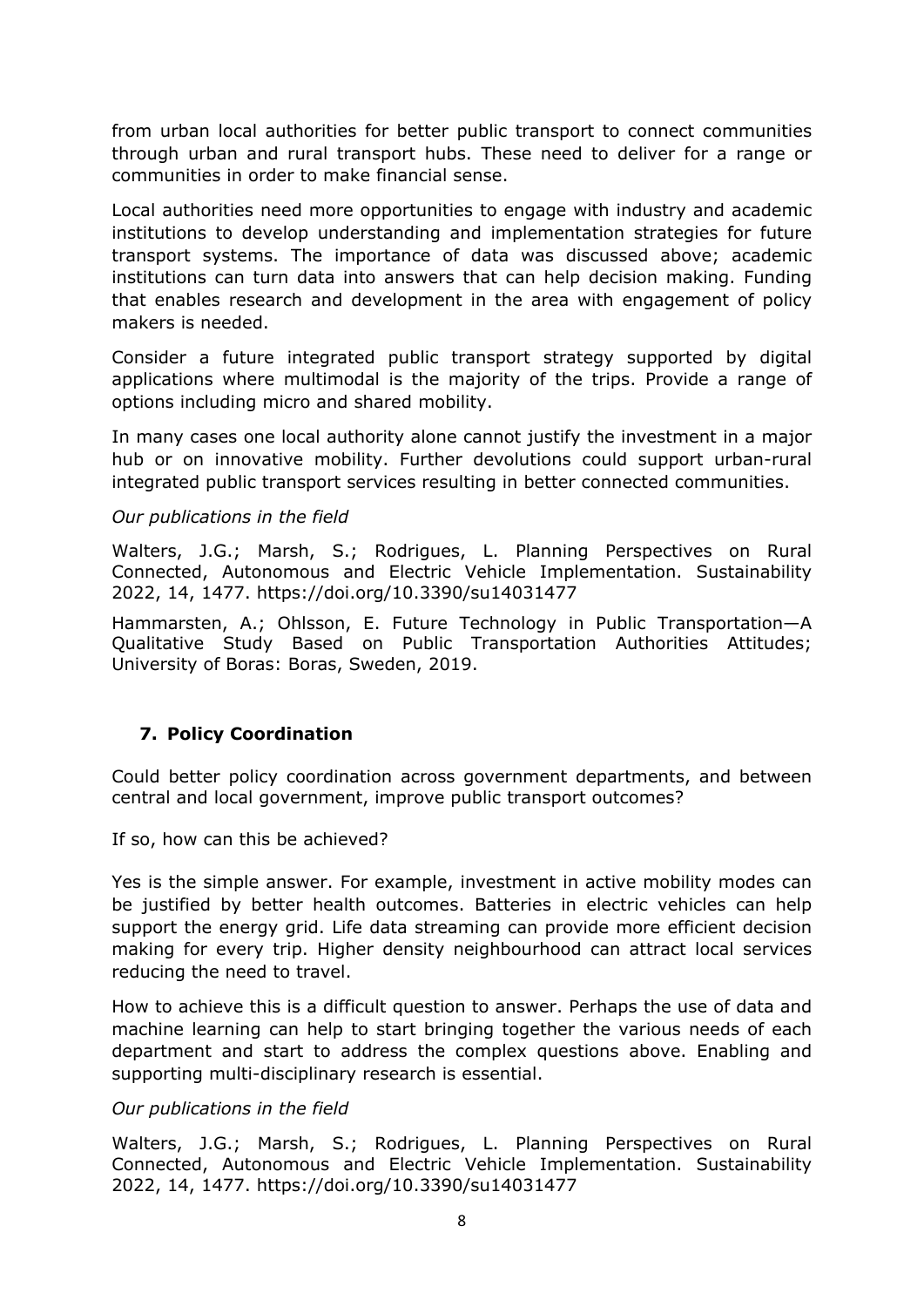Bosworth, G.; Price, L.; Collison, M.; Fox, C. Unequal futures of rural mobility: Challenges for a "Smart Countryside". Local Econ. 2020, 35, 586–608.

Prioleau, D.; Dames, P.; Alikhademi, K.; Gilbert, J.E. Barriers to the Adoption of Autonomous Vehicles in Rural Communities. In Proceedings of the 2020 IEEE International Symposium on Technology and Society (ISTAS), Tempe, AZ, USA, 12–15 November 2020; pp. 91–98.

## **8. Barriers for Improvement**

What are the barriers to improving urban public transport, in terms of delivering the necessary infrastructure, increasing connectivity and improving the consumer experience?

Investment in infrastructure, such as charging hubs, new public transport routes, innovative technology such as autonomous vehicles, is very substantial and therefore a major barrier. This is particularly problematic if it cannot be justified across geographic areas and/or authorities.

The time that it takes for policies to be developed and implemented and the difficulties with predicting investment outcomes upfront. Lack of engagement between academics and policy makers can be a barrier for change. Often, there is also a significant delay between research development and its implementation, reducing our ability to be pioneers on the use of innovation in transport.

Monitoring and sensing are essential in order to build robust datasets that can enable us to answer questions that will help improve urban public transport. However, the collection of data can be impaired by a number of reasons, as can be the storage and integration of meaningful datasets.

In order to implement ITS and autonomous traffic, infrastructure prescribing connectivity to on-road sensors and on-board units are necessary. However, due to the huge number of public transports, expenses may be high and shifting procedure may take longer than we expected, which could be a barrier. Localisation of vehicles and user terminals can be assisted by reflective intelligent surfaces to reduce the number of sensors deployed within the territory.

Customer experience requires real-time connectivity, which requires reliable digital infrastructure. Infrastructure barriers include inconsistent digital connectivity between an individual service (eg. a bus), the whole transport system, and individual users. Connectivity can also support positioning and localisation required for real-time demand-based public transport services. Denser urban environments may suffer from Global Navigation Satellite System positioning loss and errors due to multi-path.

Public acceptance can be a barrier, particularly in relation to autonomous vehicles.